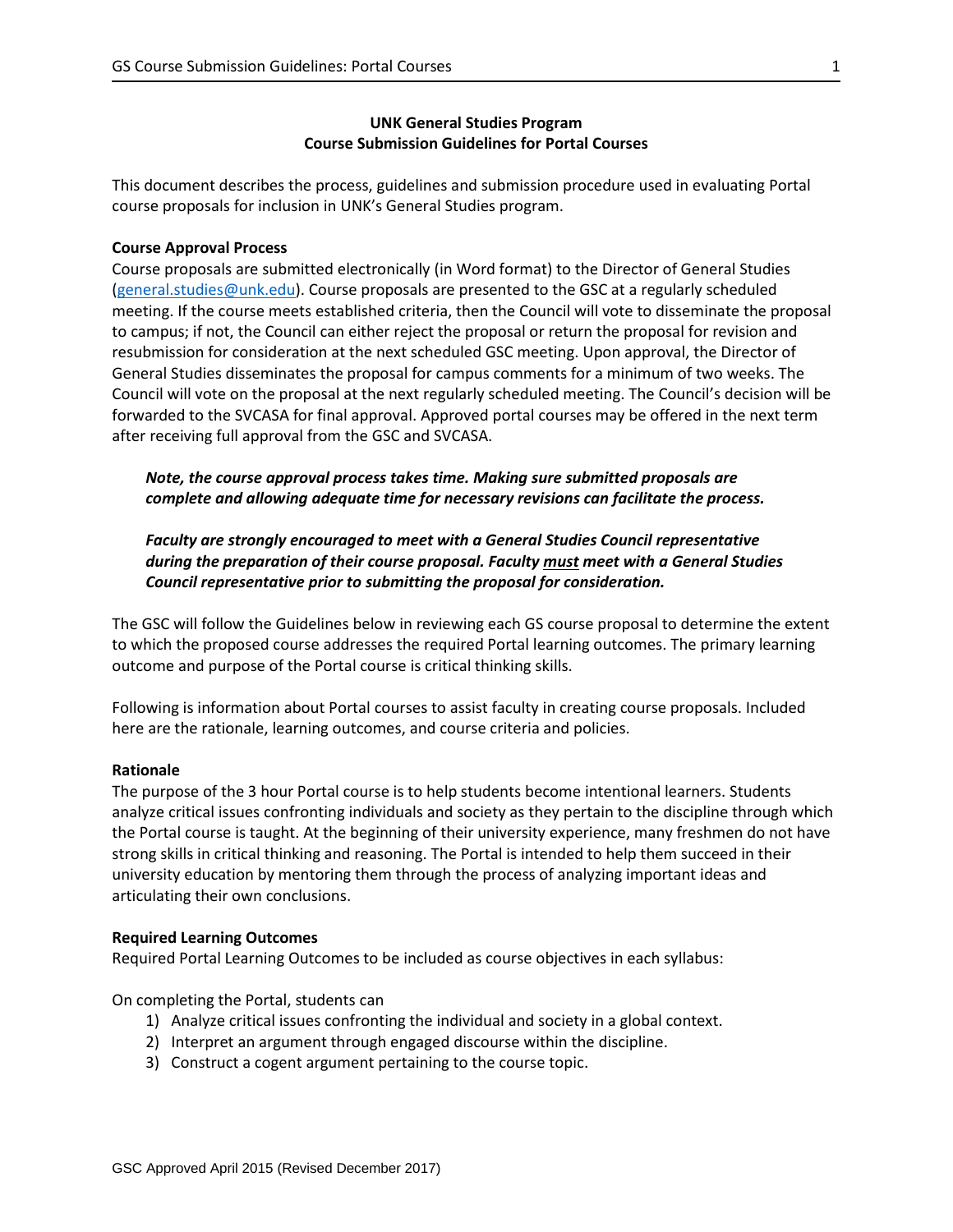In addition, the Portal must address one or more of the following GS program level outcomes and include them as course objectives in each syllabus:

The Portal develops the learner's ability to

- 1) Evaluate information appropriate to the task.
- 2) Apply principles of critical thinking to demonstrate integrative learning.
- 3) Communicate effectively in spoken form.
- 4) Communicate effectively in written form.
- 5) Analyze cultural issues within a global context.
- 6) Evaluate in context significant concepts relating to democracy.

## **Course Criteria**

A Portal course must:

- 1) Examine a well-articulated theme relevant to a discipline.
- 2) Have a significant writing focus and requirement.
- 3) Describe the disciplinary approach used (taken or utilized) in addressing the subject matter.
- 4) Articulate the purposes of a broad liberal education and the goals of the GS program.

### **Course Policies**

- 1) Departments may collaborate on a multiple‐section Portal centering on a public lecture series that students from all sections would be required to attend.
- 2) Students may take any course numbered 188 in any department to satisfy the portal requirement irrespective of their major / minor.
- 4) Departments cannot require students to take any particular portal; students may choose which Portal to take and in which discipline to take it. Students are encouraged to take the Portal course in a discipline other than their intended major or minor.
- 5) Students are strongly encouraged to take the Portal in the first two semesters.
- 6) Students transferring in 24+ hours of General Studies credit are exempt from taking the Portal (although they must still complete the total required 45 hours in GS).
- 7) Assessment of the Portal learning outcomes will be conducted using the GSC approved instrument and rubric.

#### **Submission Procedure**

Course proposals consist of three parts: **Part 1:** Portal Course Proposal Checklist; **Part 2:** Course Information; and **Part 3:** Course Syllabus. *Course proposals must be reviewed by a college representative to the GSC prior to submission*. Completed proposals must be submitted electronically (in Word format) to the General Studies Office [\(general.studies@unk.edu\)](mailto:general.studies@unk.edu); proposals that are incomplete will be returned to the author.

*NOTE:* Course prefixes with an existing Portal (188) course do not need to enter subsequent Portal topics in the in the online course approval system. It comes only to the General Studies Council for approval. However, some colleges require that proposed new Portal topics be approved at the college level. Consult the dean's office of your college for further guidance.

Faculty should use the Portal Course Proposal Checklist as a guide to ensure their proposal includes all requested information and that information is complete; the completed checklist – signed by GSC representative - must be submitted with Parts 2 and 3 of the proposal.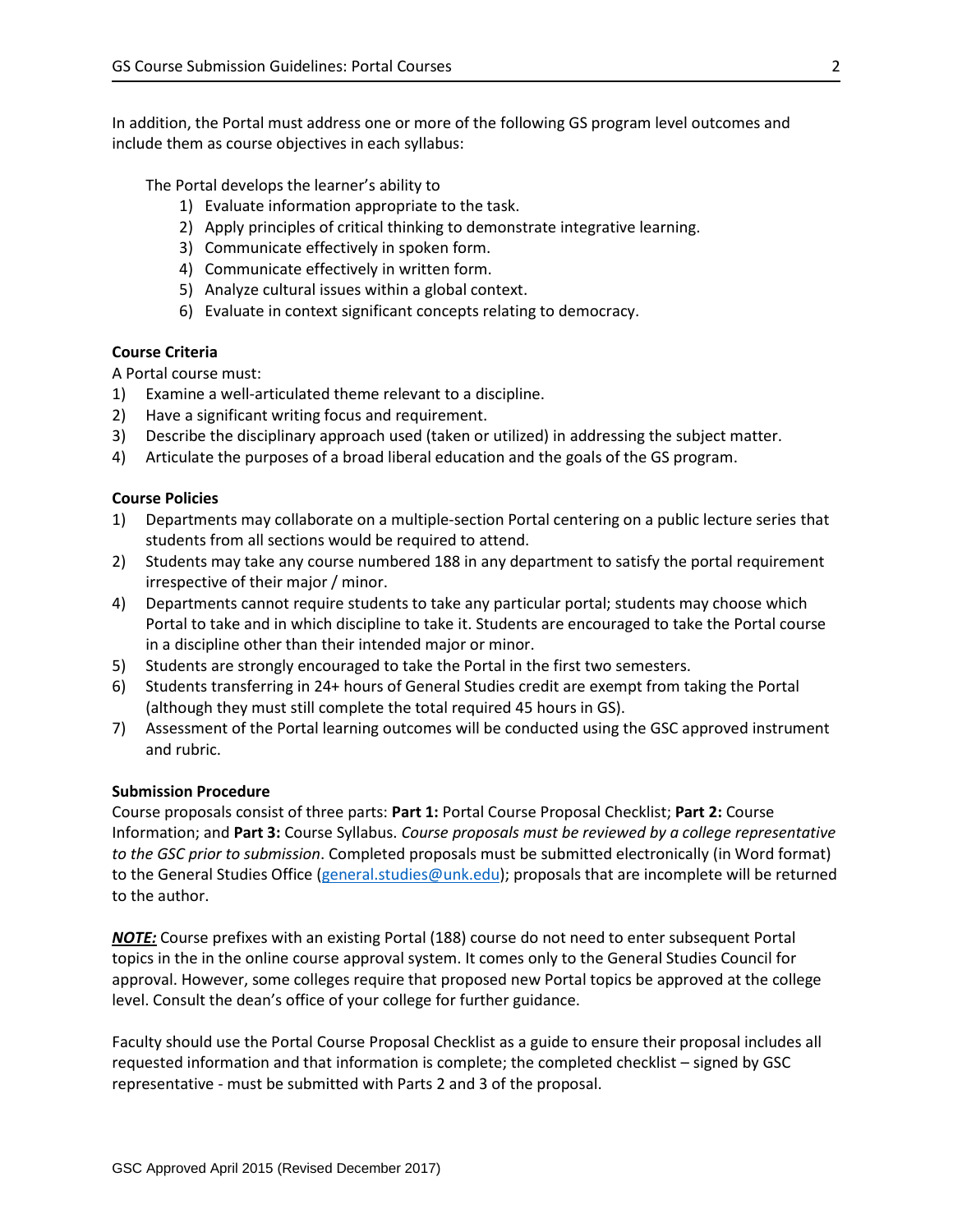# **Part 1: Portal Course Proposal Checklist**

| Course Information (Part 2). Proposal includes requested information and      |   |   |
|-------------------------------------------------------------------------------|---|---|
| information is complete:                                                      | Υ | N |
| A. Basic course information (course title and number, instructor, contact     |   |   |
| information)                                                                  |   |   |
| B. Type of portal course (new or existing)                                    |   |   |
|                                                                               |   |   |
| C. GS Program level learning outcomes identified                              |   |   |
| Evidence presented on how those learning outcomes will be achieved            |   |   |
| D. Portal learning outcomes identified                                        |   |   |
| Evidence presented on how those learning outcomes will be achieved            |   |   |
|                                                                               |   |   |
| <b>Course Syllabus (Part 3)</b>                                               | Υ | N |
| Syllabus submitted                                                            |   |   |
| Syllabus includes purpose statements (General Studies and Portal)             |   |   |
| Syllabus identifies Portal learning outcomes and which Program Level learning |   |   |
| outcomes are addressed in the course                                          |   |   |
| Syllabus identifies how achievement of those learning outcomes will be        |   |   |
| demonstrated through course activities.                                       |   |   |
| Syllabus complete and includes all requested information in the specified     |   |   |
| order.                                                                        |   |   |
|                                                                               |   |   |
| <b>GSC Representative reviewing proposal:</b>                                 |   |   |
| Name (please print):                                                          |   |   |
| Signature:                                                                    |   |   |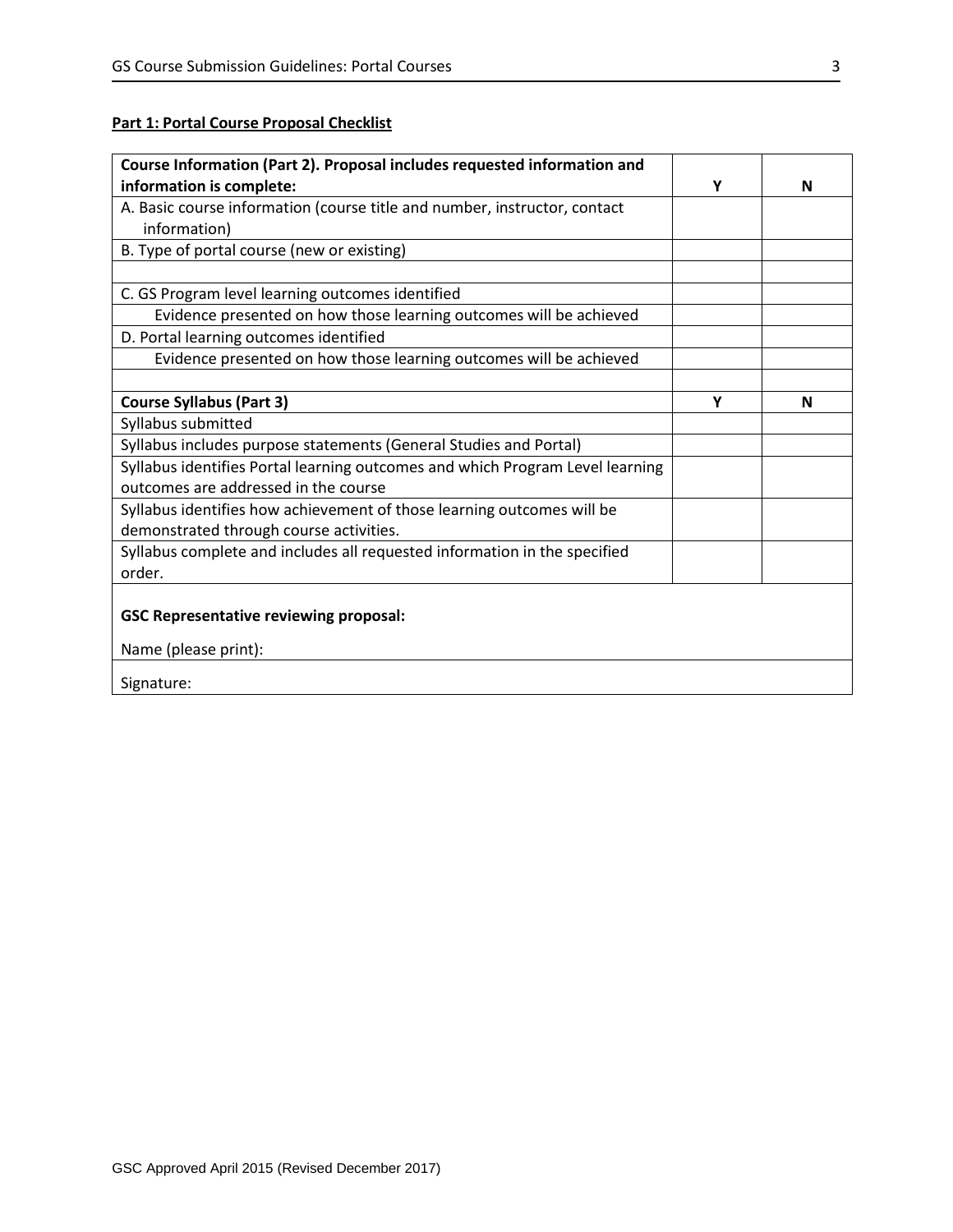### **Part 2: Course Information**

A. Indicate:

Portal title

Course number: All Portals are numbered 188. Distinctions can be made between them within a given department by using section numbers.

Department proposing the topic

Contact person

- B. Indicate if the proposed course is:
	- The first portal course offered by the Department or for the course prefix (note first time portals must go through the formal Academic Affairs process and entered in the online course approval system.); or

A subsequent portal course offered by the Department or for the course prefix.

C. Indicate which PROGRAM-LEVEL learning outcome(s) will be reinforced by this course. A minimum of one program-level outcome must be addressed by the course and these outcomes should be clearly reflected in the course syllabus as objectives for the course.

PROGRAM-LEVEL OUTCOMES (GS courses must meet at least one program-level outcome) Students can:

- 1) Evaluate information appropriate to the task.
- 2) Apply principles of critical thinking to demonstrate integrative learning.
- 3) Communicate effectively in spoken form.
- 4) Communicate effectively in written form.
- 5) Analyze cultural issues within a global context.
- 6) Evaluate in context significant concepts relating to democracy.

Explain clearly how the course meets the stated program-level learning outcomes and how achievement of those outcomes will be demonstrated. In other words, describe what specific opportunities (i.e. activities, assignments) the course offers the students to:

- 1) Acquire knowledge / skills in the GS program-level outcomes; and
- 2) Demonstrate achievement of the GS program-level outcomes.
- D. Indicate how the following Portal learning outcomes will be met by this course:

On completing the Portal, students can

- 1) Analyze critical issues confronting the individual and society in a global context.
- 2) Interpret an argument through engaged discourse within the discipline.
- 3) Construct a cogent argument pertaining to the course topic.

These outcomes should be clearly reflected in the course syllabus as objectives for the course. Explain clearly and briefly how the course meets these Portal learning outcomes and how achievement of those outcomes will be demonstrated. In other words, describe what specific opportunities (i.e. activities, assignments) the course offers the students to:

1) Acquire knowledge / skills in the portal outcomes

*and* 

2) Demonstrate achievement of the portal outcomes.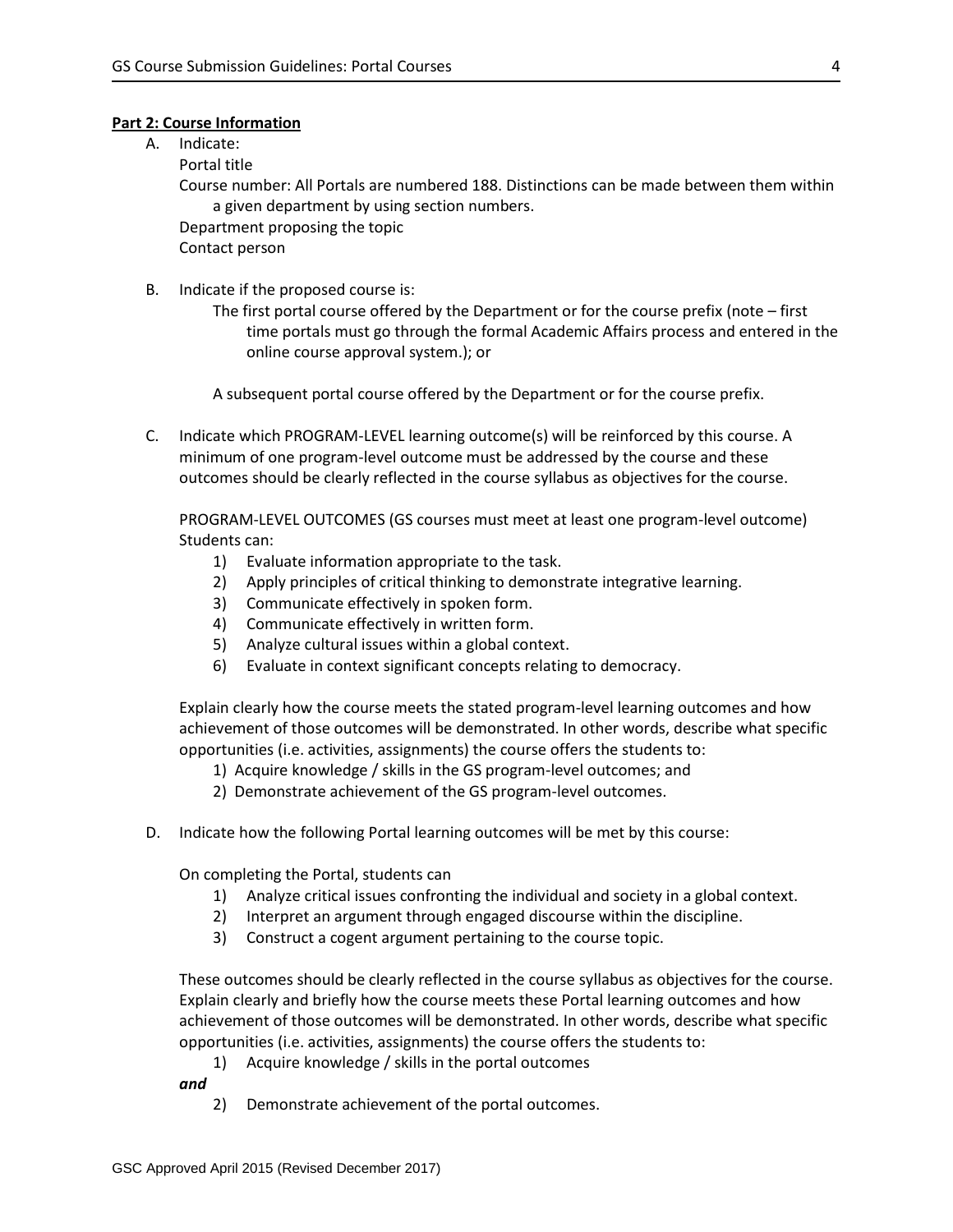In its review of Portal course proposals, the General Studies Council will consider the following questions:

- **Does the course include at least one or more of the GS program level learning outcomes as** objectives for the course and is it reflected in the course syllabus?
- **Does the course clearly address the approved GS Portal learning outcomes and list those** outcomes in the syllabus as being part of the objectives for the course?
- What is the well-articulated theme and how does it connect to issues confronting individuals and/or society?
- **Does the course clearly incorporate (integrate) a global context and is it reflected in the** syllabus?
- Does the course provide students opportunities to develop the knowledge/skills necessary for successful achievement of the Portal learning outcomes and identify those opportunities in the syllabus?
- **Does the course provide students with opportunities to demonstrate achievement of the** learning outcomes and reflect those opportunities in the syllabus?
- **Does the syllabus clearly identify how the achievement of the stated learning outcomes will be** demonstrated? In other words, does the syllabus incorporate the GS approved Portal assessment instrument and rubric in the evaluation of students' demonstrating achievement of stated learning outcomes.
- Does the syllabus include all of the requested items in the specified order?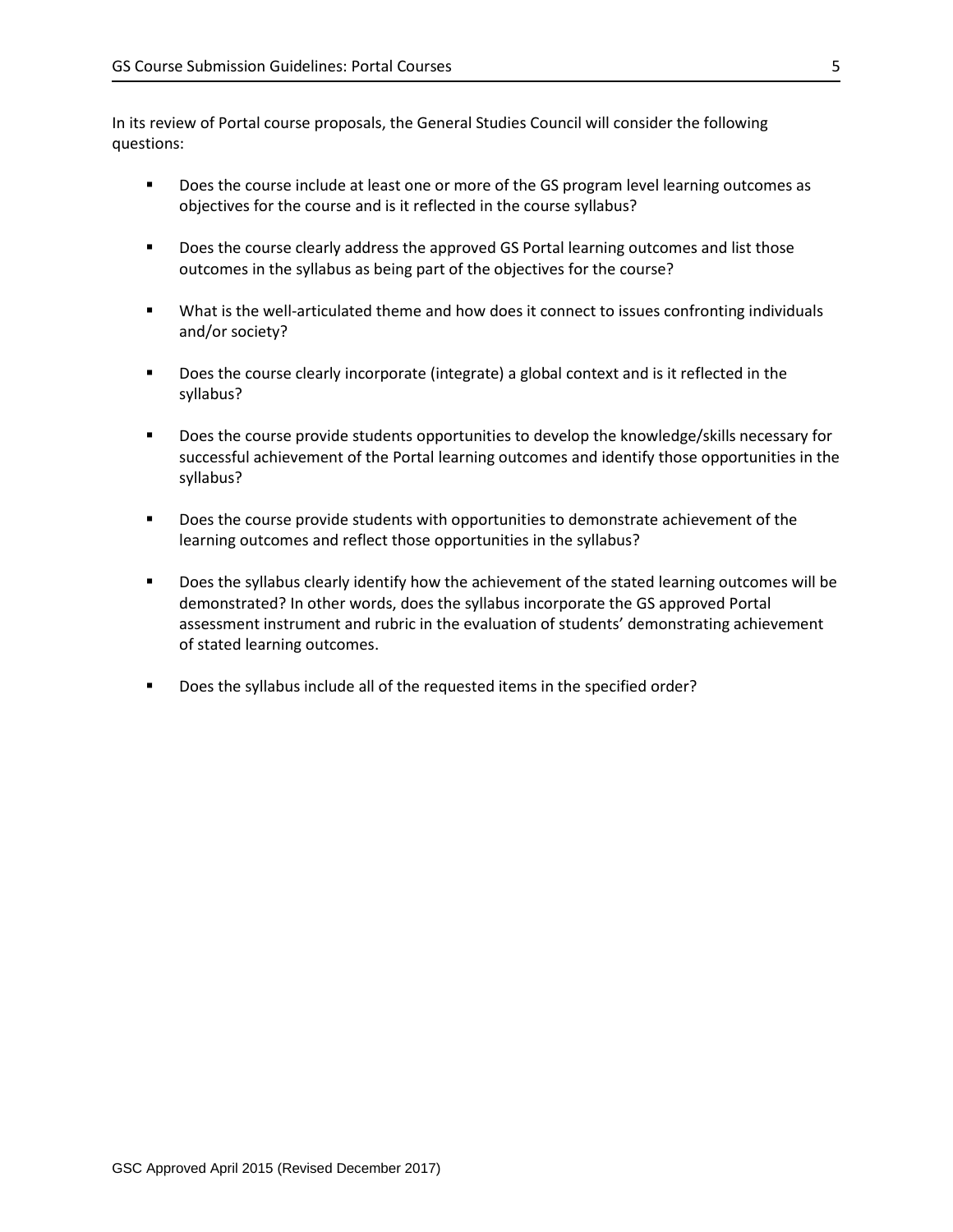**Part 3: Course Syllabus** All syllabi should follow the template provided below; syllabi may include additional information but the following must be provided at a minimum.

All syllabi must include the following information *in the order listed*:

- a) Course Title
- b) Course prefix, number, and section
- c) Instructor Name
- d) Instructor office location and office hours
- e) Instructor phone number and email address
- f) Office hours
- g) Required text / course readings (identify required textbooks, readings, viewings, or other course material; are these materials to be purchased or will they be available on Canvas?)
- h) Course Prerequisites
- i) Statement identifying that the course is a General Studies course (identify area and type of course, e.g., HIST 188 is a General Studies Portal course)
- j) Purpose statement for General Studies (*see Appendix A*)
- k) Purpose statement for portal courses (*see Appendix A*)
- l) Course description (for the portal course being proposed)
- m) Course objectives (brief explanation of objectives of the course, including an overall learning objective for the course)
- n) Indicate which GS PROGRAM-LEVEL learning outcome(s) will be reinforced by this course. Explain clearly and briefly how the course meets the stated program-level learning outcomes and describe what specific opportunities (i.e. activities, assignments) the course provides students to:
	- 1) Acquire knowledge / skills in the GS program-level outcomes

## *and*

- 2) Demonstrate achievement of those GS program-level outcomes.
- o) Indicate the Portal learning outcomes. Explain clearly and briefly how the course meets the portal learning outcomes and describe what specific opportunities (i.e. activities, assignments) the course provides students to:
	- 1) Acquire knowledge / skills in the portal outcomes

## *and*

- 2) Demonstrate achievement of those portal outcomes
- p) Course outline / format (e.g., lecture laboratory, discussion, etc.)
- q) General grading criteria and weighting for all course projects and other forms of student assessment. (A complete description of each individual assignment is not necessary. However, students need to have a general understanding of the work requirements for the course (e.g. a 3 page paper every 2 weeks; a meaningful paragraph at the beginning of each class, etc.) and how these will be graded (e.g. graded on mechanics and content or graded solely on content, etc.). Students also need to be able to understand which projects carry more, or less, weight in regards to the final grade.)
- r) Grading scale for the determination of final course grades, including how many points or what percentage is required for each letter grade.
- s) Course policy / expectations on academic honesty / integrity, attendance, class participation, email communications, and conduct.
- t) UNK's Academic Dishonesty policy
- u) University statement on disabilities and those who are pregnant